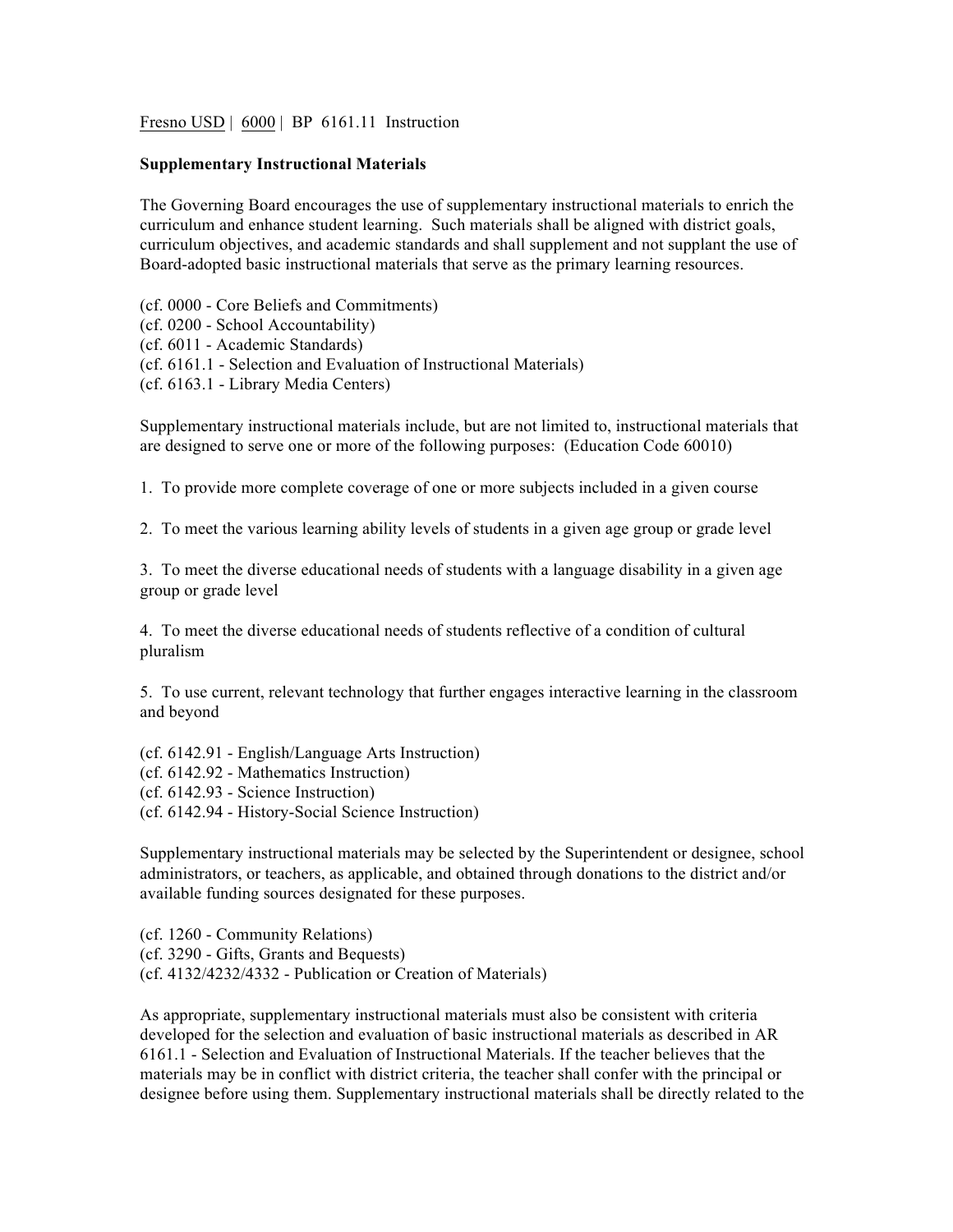course of study in which they are being used and shall be appropriate for the age and maturity level of the students. (cf. 6161.1 - Selection and Evaluation of Instructional Materials) The use or reproduction of supplementary instructional materials shall be in accordance with federal copyright law. (cf. 6162.6 - Use of Copyrighted Materials) Supplementary Materials Aligned with Common Core Standards

To prepare district students to achieve the Common Core Standards in English language arts and mathematics and the English language development standards, as applicable, the Board may select supplementary instructional materials from the lists of materials determined by the State Board of Education (SBE) to be aligned with those standards. (Education Code 60605.86- 60605.88)

The Board may approve supplementary instructional materials that are not on the lists approved by the SBE but which are aligned with the Common Core Standards provided that the materials comply with the evaluation criteria established by the SBE and Education Code 60050, 60060- 60062, and 60226. The Board shall select content review experts who possess the qualifications specified in law to review and recommend such supplementary materials. The majority of the content review experts shall be teachers who are credentialed and/or authorized in the subject area they are reviewing and the remainder shall include appropriate persons from postsecondary educational institutions, school and district curriculum administrators, and other persons who are knowledgeable in the subject area. (Education Code 60605.86-60605.88)

## Appropriateness of Materials

Whenever a district employee proposes to use a supplementary resource which is not included in the approved learning resources of the district, he/she shall preview the material to determine whether, in his/her professional judgment, it is appropriate for the grade level taught and is consistent with district criteria for the selection of supplementary instructional materials.

The employee shall confer with the Superintendent or designee as necessary to determine the compliance of the material with district criteria. The primary considerations should be the educational value, appropriateness, and relevance of the materials as well as the ages and maturity of the students.

(cf. 6141.2 - Religious Expression In The Schools) (cf. 6142.1 - Sexual Health and HIV/AIDS Prevention Instruction) (cf. 6144 - Controversial Issues)

Films and Other Media

When a teacher desires to show a film that has not been approved by the district or county for use in the grade level taught, the teacher shall preview the film to determine whether in his/her professional judgment it is consistent with district criteria for the selection of instructional materials. All films must be appropriate for the curriculum and the students' ages.

If the teacher has any questions about how established district criteria apply to the film, he/she shall confer with the principal or designee before showing the film.